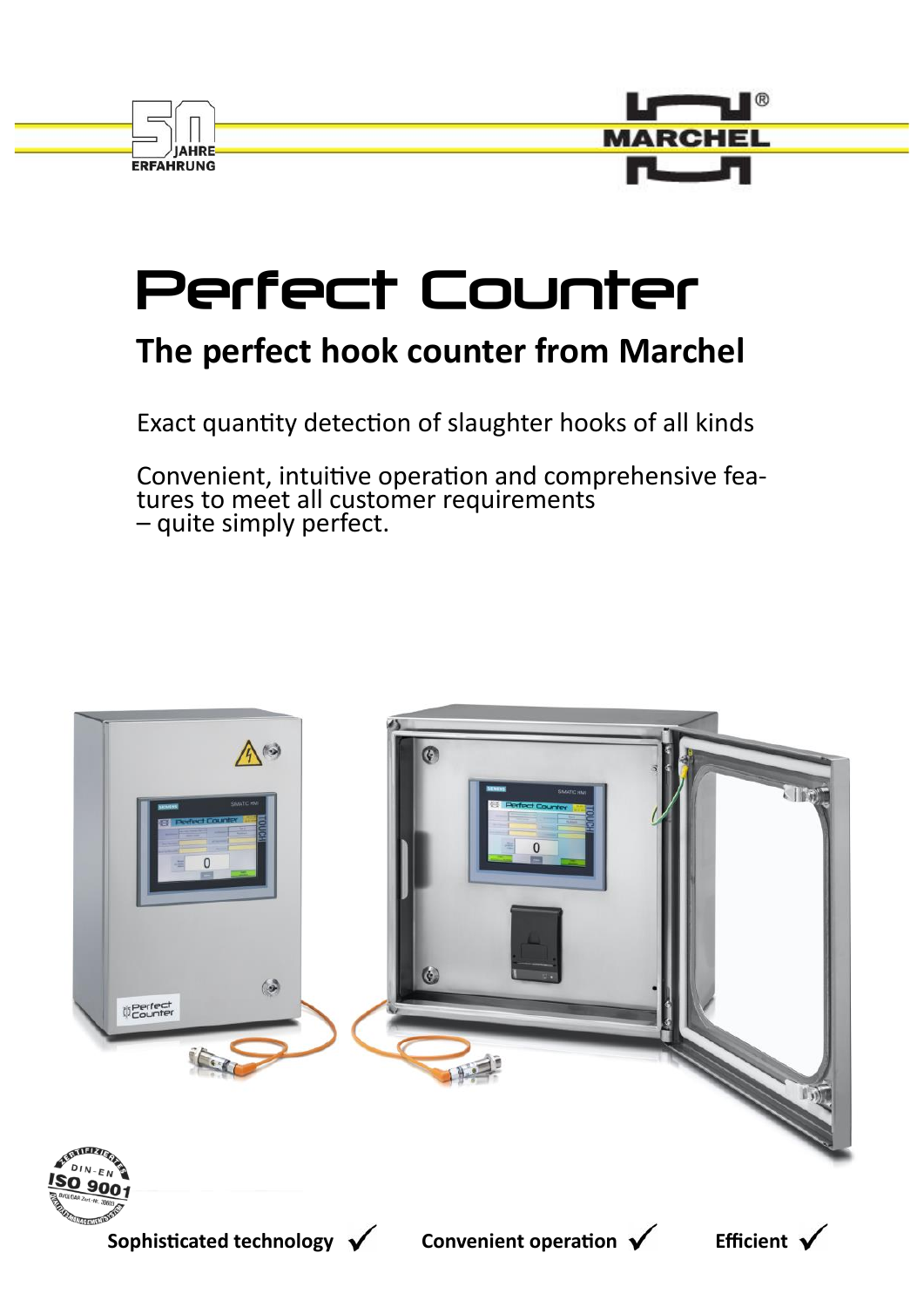

## **How it works**

Upon turning on the main switch, the Perfect Counter is ready for operation and can stay in this setting permanently.

Counting starts as soon as a hook passes the detection sensor.

The process-related data (customer, vehicle number plate, consignment, etc.) can be entered conveniently before, during or after completion of the count. The process is completed by pressing the button

'Save Data' or 'Save and Print Data'.

All data is saved to a USB stick.

Data transmission to a control room is possible.

The counter is available with or without a ticket printer.



**Adbantages you can profit of!**

- **1. Reliable counting also with packages of hooks without gaps**
- **2. Comfortable and simply use**
- **3. Transportation, storage, pick up on different places and tendering on slaughter house or truck docking stations.**
- **4. High capacity**
- **5. Favouerable price-performance ratio**
- **6. Compact construction**
- **7. Use for eurohooks, cattlehooks or spreading hooks possible**
- **8. Less maintenance expenses**
- **9. Pare down of costs**
- **10. No problem to connect to other transport systems**
- **11. Quick installation**
- **12. User responsive**

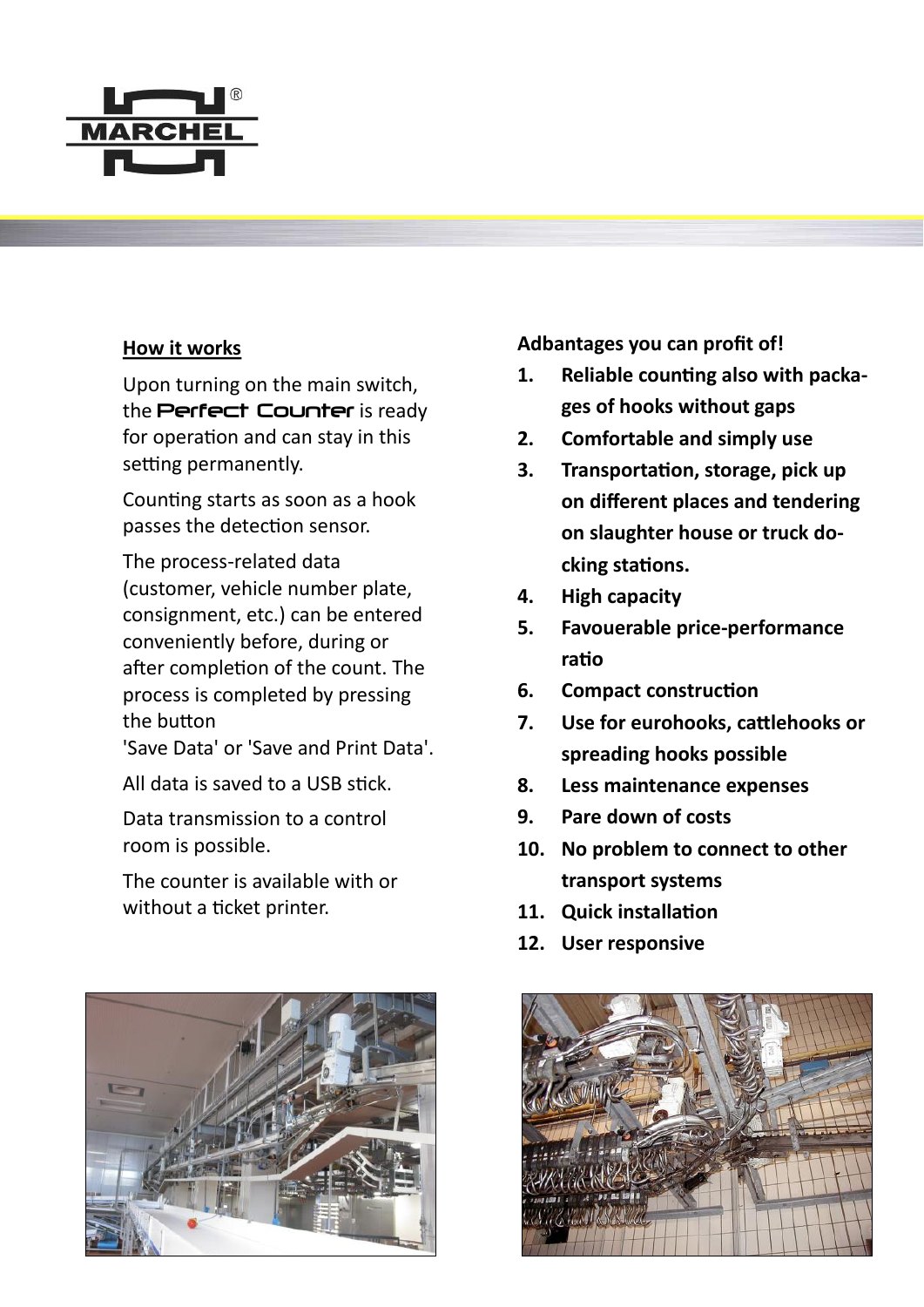

## **Features**

- Operation via convenient touch panel (SIEMENS TP700)
- Optimum menu navigation
- Stainless steel housing, IP 66
- (if equipped with ticket printer with double door and sight glass)
- Easy, customised entry of process -related data
- Connection to a control room possible (optional)
- Easy-to-attach, special sensor holder, with which even hook assemblies without gaps can be reliable counted
- Excellent legibility, even in poor lighting conditions

#### **Special features**

Connection to a control room





Thermal printer

#### **Special solutions for empty hook conveying**

- Hook checking, including automatic ejection of faulty hooks
- Hook turning devices for Eurohooks and spreader hooks